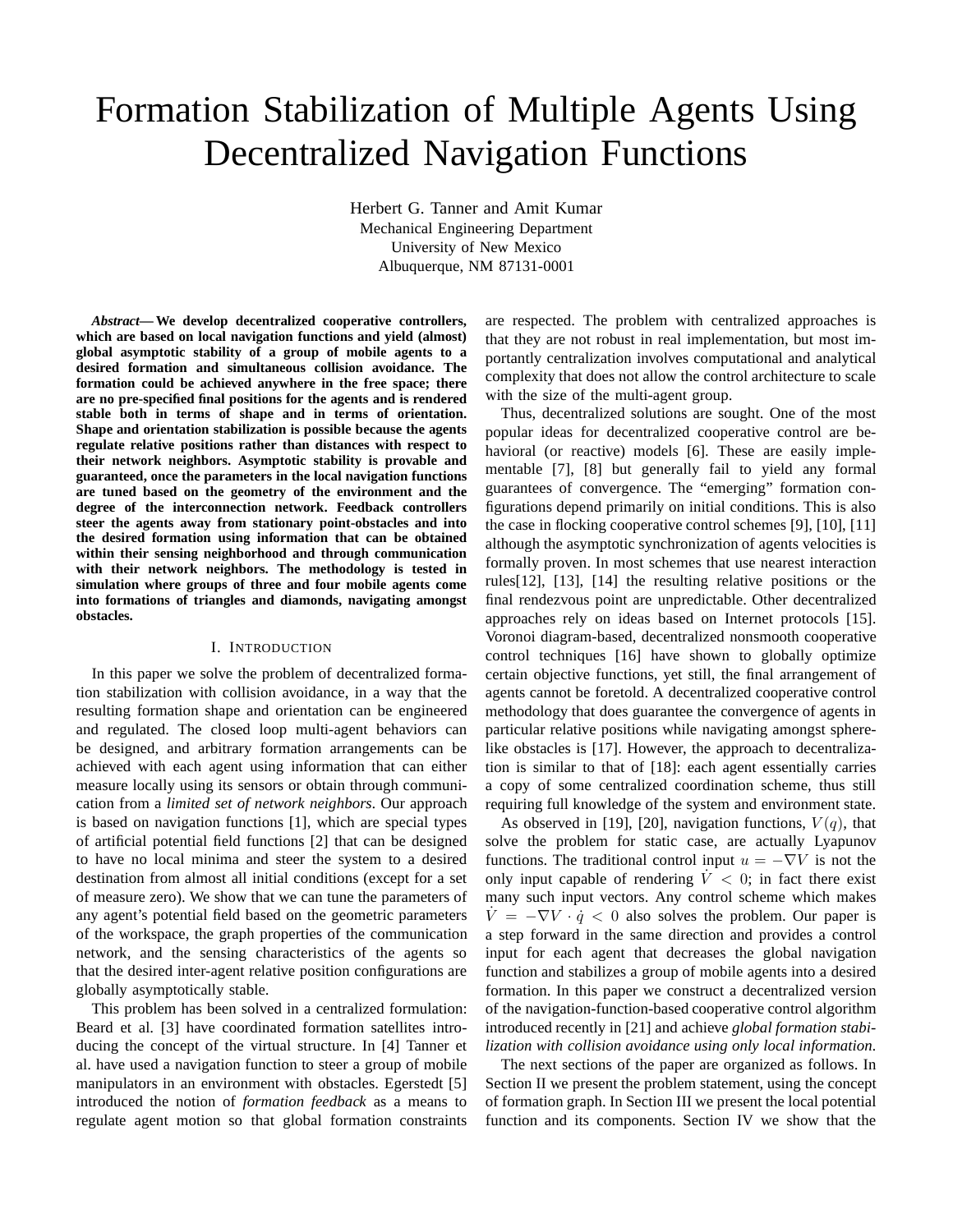direction of local potential function is a direction along which some common Lyapunov function decreases monotonically. In Section V we present our simulation results. Section VI, closes the paper with some conclusions and ideas for further work.

#### II. PROBLEM FORMULATION

We consider a homogeneous group of  $N$  mobile agents, each with dynamics given by

$$
\dot{q}_i = u_i, \quad q_i \in \mathbb{R}^n, \ i = 1, \dots, N \tag{1}
$$

where  $q_i$  and  $u_i$  are the state and control input of agent i, respectively. In the remaining,  $q$  and  $u$  will denote the stack vectors of  $q_i$  and  $u_i$ . The agents are treated as autonomous point-robots.

The objective here is to construct local potential fields that will enable the Nagents to stabilize with respect to their groupmates in configurations that make a particular formation, while avoiding collisions between themselves and with obstacles in the environment. The desired formation is specified in terms of a labeled directed graphs.

**Definition II.1 (Formation graph)** *The formation graph,*  $\mathcal{G} = \{\mathcal{V}, \mathcal{E}, \mathcal{L}\}\$ , is a directed labeled graph consisting of:

- *a set of vertices (nodes),*  $V = \{v_1, \ldots, v_N\}$ *, indexed by the mobile agents in the group,*
- *a set of edges,*  $\mathcal{E} = \{(v_i, v_j) \in \mathcal{V} \times \mathcal{V}\}\$ , containing *ordered pairs of nodes that represent inter-agent position specifications, and*
- *a set of labels,*  $\mathcal{L} = \{ \gamma_{ij} \mid \gamma_{ij} = ||q_i q_j c_{ij}||^2, c_{ij} \in$  $\mathbb{R}^n$ ,  $(v_i, v_j) \in \mathcal{E}$ , indexed by the edges in  $\mathcal{E}$ .

All the nodes that are (network) adjacent to node  $i$  belong to the neighborhood set of agent i,  $N_i$ . The orientation of the graph is merely used to define the relative position specifications  $q_i - q_j - c_{ij}$  and is not meant to denote information flow. The latter is considered bidirectional between two nodes that are adjacent.

Throughout the paper, the use of the Euclidean norm is implied, i.e.  $\left\| \cdot \right\| \equiv \left\| \cdot \right\|_2$ . Specifying the formation specifications as edge labels in the form

$$
||q_i - q_j - c_{ij}||^2 = 0, \quad \forall (v_i, v_j) \in \mathcal{E},
$$

not only specifies inter-agent distances, but also their *relative orientation*. The workspace,

$$
W = \{q \mid ||q|| \le R\} \subset \mathbb{R}^n,
$$

common for all agents, is assumed to be populated by a set of points  $p_j$ ,  $j = 1, \ldots, s$  that represent obstacles.

The objective is to construct an artificial potential function  $\varphi_i$ , that depends only on information that is available to agent i and can steer the latter into a desired relative position with respect to a specific subset of agents with which it can communicate. This local potential function will generate the agent's input as follows:

$$
u_i = -K \frac{\partial \varphi_i}{\partial q_i} = -K \nabla_i \varphi_i.
$$

What we want to achieve is to have the closed loop system of all agents generate trajectories that converge to configurations in the free space where the desired formation is reached. These trajectories should have arbitrary initial conditions (except for points in a set of measure zero) and be collision free.

#### III. LOCAL NAVIGATION FUNCTIONS

The main idea in our approach is to built individual navigation functions that drive the agents along trajectories that decrease a common Lyapunov function. This common Lyapunov function could be in the form of a centralized navigation function. A centralized, navigation-function-based approach that recently appeared in literature [21] is our starting point. We then investigate ways to break it up into local components, each associated with an agent in the group, serving as local navigation functions for each of the agents.

In [21] it was shown that centralized formation global stabilization with obstacle avoidance is possible using the following navigation function, defined on a compact connected analytic manifold with boundary,  $F \subset \mathbb{R}^{n}$ :

$$
\varphi(q) \triangleq \frac{\gamma_d(q)}{e^{\beta(q)^{1/k}}},\tag{2}
$$

where:

- $-\gamma_d(q)$  :  $F \rightarrow \mathbb{R}_+$  is a positive semi-definite scalar function, vanishing only when the agents are in the desired formation configuration,
- $\beta(q) : F \to [0, 1]$  function that vanishes only when agents are in contact with the obstacles or with one another.
- k is a (positive) tuning parameter.

The "goal function",  $\gamma_d(q)$  is defined as:

$$
\gamma_d(q) \triangleq \sum \gamma_{ij}(q_i, q_j), \quad \forall (i, j) \in \mathcal{E}
$$
 (3)

and it is essentially the sum of all edge label (specification) functions. It attains the value of zero only when all the formation specifications are met (i.e., all label functions are zero).

The "obstacle function" is given by

$$
\beta(q) \triangleq \prod_{i,k} \beta_{ik} \prod_{i,j} b_{ij}, \quad i,j \in \{1,\ldots,N\}, k = 0,\ldots,s.
$$

in which each  $\beta_{it}$  is a function that models the proximity of a mobile agent with a stationary (point) obstacle, defined as:

$$
\beta_{it} \triangleq \left(1 - \lambda \frac{(\|q_i - p_t\|^2 - d^2)^2}{(\|q_i - p_t\|^2 - d^2)^2 + 1}\right)^{\frac{\text{sign}(d - \|q_i - p_t\|) + 1}{2}}, \tag{4}
$$

where  $\lambda$  is a tuning parameter and d expresses the "sensing" radius of the agents. The boundary of the workspace is represented by the function  $\beta_{i0}$  (for index  $t = 0$ ). The (discontinuous) exponent in these functions has the effect of "flattening" the functions beyond a certain range  $d$ . In this way, the effect of obstacles is local: an obstacle at  $p_t$  will only affect the value of  $\varphi$  if an agent approaches it close enough.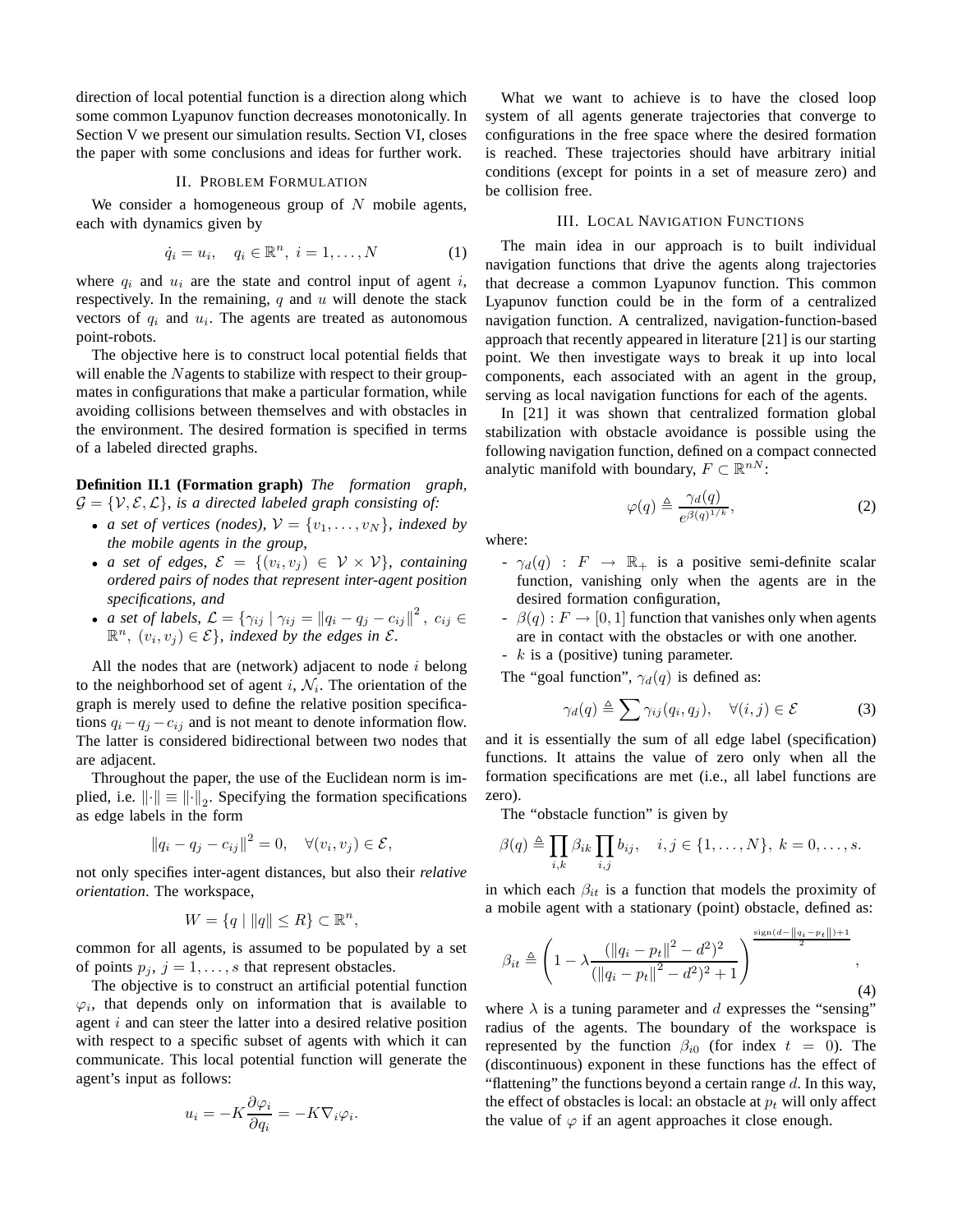

Fig. 1. The form of the obstacle functions  $\beta_{it}$ . Being constant beyond a distance d, they have a local effect on the navigation function.

By appropriately tuning the parameter  $\lambda$  the function  $\beta_{it}$ becomes differentiable at d,

$$
\lambda = \frac{1 + d^4}{d^4}.\tag{5}
$$

so that the gradient of  $\varphi$  remains continuous everywhere.

The assumption that both the robots as well as the obstacles are represented by points is not as restrictive as it may seem, since it has been shown [4] that a large class of shapes can be mapped to single points through a series of transformations; this "point-world" topology can be regarded as a degenerate case of the "sphere-world" topology of [22].

Functions  $b_{ij}$  model inter-agent proximity. Their structure is similar to that of  $\beta_{it}$ :

$$
b_{ij} \triangleq \left(1 - \lambda \frac{\left(\|q_i - q_j\|^2 - d^2\right)^2}{\left(\|q_i - q_j\|^2 - d^2\right)^2 + 1}\right)^{\frac{\text{sign}(d - \|q_i - q_j\|) + 1}{2}}.\tag{6}
$$

In the remaining of this section we will describe how one can construct local potential functions such that if the agents move in the direction of the negated gradient of their respective local potential functions than the cost of the centralized potential function  $\varphi$  decreases monotonically.

We propose a local potential function for the  $i^{th}$  agent has the following form

$$
\varphi_i \triangleq \frac{\gamma_{d_i}}{e^{\beta_i^{1/k}}} \tag{7}
$$

where:

- $\gamma_{d_i}: F \to \mathbb{R}_+$  is a positive semi-definite scalar function, assuming the value of zero only when all formation specifications related to agent i,  $\gamma_{ij}$ ,  $j \in \mathcal{N}_i$  are zero (Section III-A).
- $\beta_i : F \to [0, 1]$  function that vanishes when agent *i* comes into contact with any of the s obstacles in the workspace or with another agent  $j \in \{1, \ldots, N\}$ ,  $j \neq i$  (Section  $III-B$ ).
- $-k$  is a (positive) tuning parameter.

# *A. Agent*  $i^{th}$  *goal function:*  $\gamma_{d_i}$

Function  $\gamma_{d_i}: F \to \mathbb{R}_+$  encodes the control objective of the  $i^{th}$  agent, which is to minimize the label functions of all edges adjacent to agent i.

$$
\gamma_{d_i} \triangleq \sum_{l \in \mathcal{N}_i} \gamma_{il}.\tag{8}
$$

When  $\gamma_{d_i}$  is minimized with respect to  $q_i$ , then agent i "would have done his part" with respect to reaching the desired formation. Ideally, if all formation specifications related to agent i are met,  $\gamma_{d_i}$  becomes zero.

## *B.* Agent  $i^{th}$  obstacle function:  $\beta_i$

Similar to the case of centralized navigation function in [21],  $\beta_i$  is made up as a product of several "obstacle functions." Collisions can occur not only between an agent and an obstacle, but also between agents as well. For all obstacles  $k \in \{1, \ldots, s\}$  within a ball of radius d centered at  $q_i$  we define a function  $\beta_{ik}$ , as in (4); similarly, for all other agents  $j \in \{1, ..., N\} \setminus \{i\}$  in the same neighborhood, we consider a function  $b_{ij}$  as in (6). Then the obstacle function for agent  $i$  is defined as

$$
\beta_i \triangleq \prod_k \beta_{ik} \prod_j b_{ij}.
$$
 (9)

#### IV. LOCAL MOTION FOR GLOBAL CONVERGENCE

In this section we will show that the negated gradient of the local potential function constructed in Section III, under certain conditions, is a direction along which the centralized navigation function (2). In the subsections that follow, we evaluate several terms that are central into showing that local controllers can decrease (2).

## *A. Gradient of*  $\varphi_i$  *with respect to*  $q_i$ *:*  $\nabla_i \varphi_i$

Agent  $i$  will be steered to a direction aligned with the negated gradient of the local navigation function  $\varphi_i$ , with respect to its own coordinates,  $q_i$ . This gradient is given by

$$
\nabla_i \varphi_i = \frac{1}{e^{\beta_i^{1/k}}} \left[ \nabla_i \gamma_{d_i} - \frac{\gamma_{d_i}}{k} \beta_i^{\left(\frac{1}{k} - 1\right)} \nabla_i \beta_i \right],\tag{10}
$$

One can easily verify that  $\gamma_d$  and  $\gamma_{d_i}$ , are related in the following way:

$$
\gamma_d(q) = \frac{1}{2} \sum_{i=1}^{N} \gamma_{d_i},
$$
  
\n
$$
\nabla_i \gamma_d = \nabla_i \gamma_{d_i}
$$
\n(11)

#### *B. Gradient of*  $\varphi$  *with respect to*  $q_i$ *:*  $\nabla_i \varphi$

Naturally, the centralized navigation function (2) depends on the coordinates of agent  $i$ . A component of the gradient vector of  $\varphi$  contains the partial derivative of  $\varphi$  with respect to  $q_i$ . This component is given by:

$$
\nabla_i \varphi = \frac{1}{e^{\beta^{1/k}}} \left[ \nabla_i \gamma_d - \frac{\gamma_d}{k} \beta^{(\frac{1}{k}-1)} \nabla_i \beta \right]
$$

Note now that the coordinates of  $q_i$  do not appear in the edge label functions of agents that are not linked to  $i$  in the formation graph. Thus,

$$
\nabla_i \varphi = \frac{1}{e^{\beta^{1/k}}} \left[ \nabla_i \gamma_{d_i} - \frac{\gamma_d}{k} \beta^{(\frac{1}{k} - 1)} \nabla_i \beta \right]
$$
(12)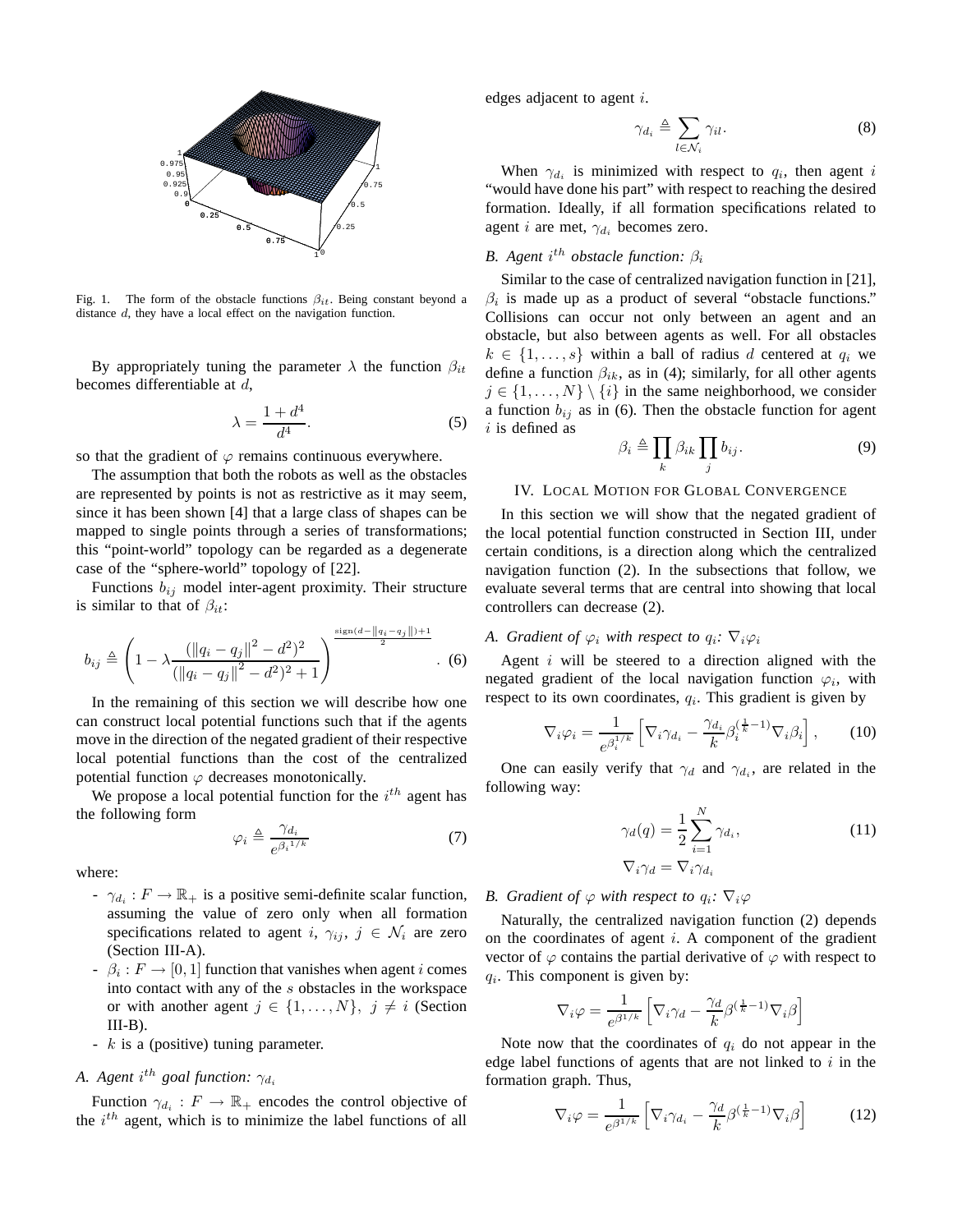In the following sections we bound one by one the components of the gradients of the centralized and decentralized navigation functions in order to investigate how the gradient vectors align.

## *C. The gradient of local goal functions is bounded*

The next lemma provides a lower bound for the goal function of agent  $i$ , if it has not completely satisfied any of its formation specifications. If this is the case, then all edge label functions associated with this agent will be bounded away from zero by some constant  $\delta^2$ . The bound obtained depends on this constant,  $\delta$ , the size of the workspace in which the agents move and the maximum degree of the formation graph.

**Lemma IV.1** *If agent*  $i^{th}$  *edge label functions are bounded away from zero, i.e.*  $\{\gamma_{il} \mid \gamma_{il} > \delta^2, \forall \quad l \in \mathcal{N}_i\}$ , then the *gradient of*  $\gamma_{d_i}$  *with respect to*  $q_i$  *satisfies* 

$$
\|\nabla_i \gamma_{d_i}\| \ge \frac{n_i \delta^2}{\mathcal{R}},
$$

*where* R *is the radius of the workspace* F *(the radius of the largest ball containing* F*).*

*Proof:* The  $i^{th}$  agent goal function is given by

$$
\gamma_{d_i} = \sum_{l \in \mathcal{N}_i} ||q_i - q_l - c_{il}||^2 = \sum_{l \in \mathcal{N}_i} \gamma_{il}.
$$

Based on the above, the gradient of  $\gamma_{d_i}$  with respect to  $q_i$  is found to be

$$
\nabla_i \gamma_{d_i} = 2 \sum_{l \in \mathcal{N}_i} (q_i - q_l - c_{il}) \tag{13}
$$

Now, since all edge label functions  $\gamma_{il}$  are lower bounded, we can define  $\delta$  to be so that  $\delta^2 = \min \{ \gamma_{il} : l \in \mathcal{N}_i \}$ 

Therefore, in the region of  $q_i$  we are considering,  $\min \{\gamma_{d_i}\} \triangleq \delta_i = n_i \delta^2$ , where  $n_i \triangleq |\mathcal{N}_i|$ , in other words  $n_i$  is the *degree* of node *i*.

From its definition, it follows that  $\gamma_{d_i}(q_i)$ , is a differentiable convex function of  $q_i$ . Therefore for all  $x, y \in \text{domain of}$  $\gamma_{d_i}(q_i)$ , we have the following inequality

$$
\gamma_{d_i}(x) \geqslant \gamma_{d_i}(y) + \nabla \gamma_{d_i}(y)^T (x - y),
$$

which can be written in the form

$$
\nabla \gamma_{d_i}(y)^T (y - x) \geq \gamma_{d_i}(y) - \gamma_{d_i}(x).
$$

If 'x' is the optimal solution, then  $\gamma_{d_i}(y) - \gamma_{d_i}(x) > 0$ , and the above yields:

$$
\|\nabla \gamma_{d_i}(y)\| \|(y-x)\| \geqslant \nabla \gamma_{d_i}(y)^T (y-x) \geqslant \gamma_{d_i}(y) - \gamma_{d_i}(x)
$$

Combining the left and right hand sides, we have:

$$
\|\nabla \gamma_{d_i}(y)\| \ge \frac{\gamma_{d_i}(y) - \gamma_{d_i}(x)}{\|(y - x)\|}
$$

With  $x$  being the (globally) optimal argument, we have that  $\gamma_{d_i}(x) = 0$ , which means that

$$
\|\nabla \gamma_{d_i}(y)\| \geq \frac{\gamma_{d_i}(y)}{\|(y-x)\|}
$$

,

and minimizing the right hand side, we have:

$$
\|\nabla \gamma_{d_i}(y)\| \ge \min\left\{\frac{\gamma_{d_i}(y)}{\|(y-x)\|}\right\} = \frac{n_i \delta^2}{\mathcal{R}} \tag{14}
$$

#### *D. The gradient of local obstacle functions is bounded*

The next Lemma provides a bound on the norm of the gradient of the obstacle functions that model the proximity of agents to obstacles. The bound suggested by the Lemma depends on the radius  $d$  of the region around each of the agents in which they can identify obstacles and other agents.

**Lemma IV.2** *The norm of the gradient of*  $\beta_{it}$  *with respect to*  $q_i$  *i.e.,*  $\|\nabla_i \beta_{it}\|$  *is upper bounded by* 

$$
\frac{8}{3\sqrt{3}}\frac{(1+d^4)}{d^7}.
$$

*Proof:* First consider  $\beta_{it}$  as a function of  $z_{it} \triangleq$  $\left\| q_i - p_t \right\|^2 - d^2$ :  $\beta_{it}(q_i) = \beta_{it}(z_{it}(q_i))$ . Using the chain rule,

$$
\nabla_i \beta_{it} = \frac{-2\lambda z_{it}}{(1 + z_{it}^2)^2} \nabla_q(z_{it}),\tag{15}
$$

and thus,

$$
\|\nabla_i \beta_{it}\| = \frac{-4\lambda z_{it}}{(1 + z_{it}^2)^2} \sqrt{z_{it} + d^2}.
$$
 (16)

Obviously, one has  $\|\nabla_i \beta_{it}\| \le (1 + z_{it}^2)^2 \|\nabla_i \beta_{it}\|$ , and consequently,

$$
\max\left\{\left\|\nabla_i\beta_{it}\right\|\right\} \leqslant \max\left\{(1+z_{it}^2)^2\left\|\nabla_i\beta_{it}\right\|\right\}.\tag{17}
$$

Define the function

$$
F(z_{it}) \triangleq \{(1+z_{it}^2)^2\} \|\nabla_i \beta_{it}\|.
$$

Interestingly, while  $\|\nabla_i \beta_{it}\|$  is difficult to bound directly, function  $F(z_{it})$  can be maximized easily: max  $\{F(z_{it})\}$ is obtained for  $z_{it} = -\frac{2}{3}d^2$ , (Figure 2) and therefore  $\max\left\{F(z_{it})\right\} = \frac{8\lambda}{3\sqrt{3}a}$  $\frac{8\lambda}{3\sqrt{3}d^3} = \frac{8}{3\sqrt{3}}$  $\frac{8}{3\sqrt{3}}$  $\frac{(1+d^4)}{d^7}$  and due to (17),

$$
\max\left\{\|\nabla_i \beta_{it}\|\right\} \le \frac{8}{3\sqrt{3}} \frac{(1+d^4)}{d^7} \tag{18}
$$

П



Fig. 2. The gradient of  $F$  has a unique maximum.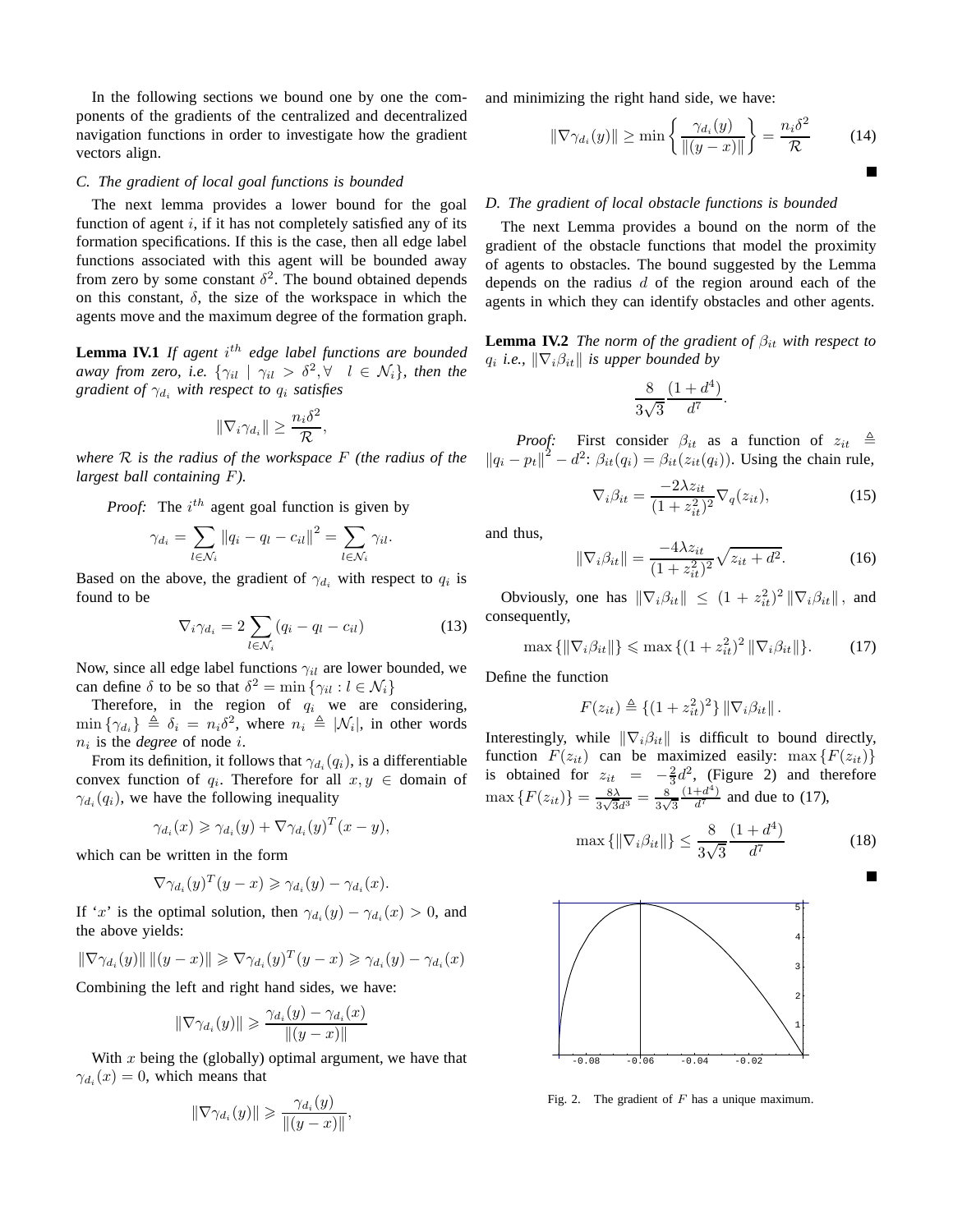Let  $s_i$  be the total number of obstacles within the sensor radius of  $i^{th}$  agent. Now  $\beta_i$  as defined in (9) can be compactly written as

$$
\beta_i = \prod_{t=0}^{s_i} \beta_{it} = \beta_{it} \cdot \bar{\beta}_{it}
$$

where  $\bar{\beta}_{it}$  is the "omitted product" of  $\beta_{it}$  [22]. Note that obstacles outside this region correspond to functions that are identically equal to 1; thus, generally  $\prod_{t=0}^{s_i} \beta_{it} = \prod_{t=0}^{s} \beta_{it}$ . Then we can write:

$$
\nabla_i \beta_i = \nabla_i \left\{ \prod_{t=0}^s \beta_{it} \right\} = \nabla_i \{ \bar{\beta}_{ij} \beta_{ij} \} = \sum_{j=0}^s \{ \bar{\beta}_{ij} (\nabla_i \beta_{ij}) \}.
$$
 (19)

Thus, maximizing the left and right hand sides:

$$
\max \{ \|\nabla_i \beta_i\| \} = \max \left\| \sum_{j=0}^s \{ \bar{\beta}_{ij} (\nabla_i \beta_{ij}) \} \right\|
$$

$$
= (s+1) \left\{ \frac{8}{3\sqrt{3}} \frac{(1+d^4)}{d^7} \right\} (20)
$$

since  $\max \bar{\beta}_{it} = 1$ .

The same bound can be used for the obstacle function of the centralized navigation function,  $\beta$ . The function can similarly be expressed in terms of the omitted product of i as  $\beta = \bar{\beta}_i \dot{\beta}_i$ so that its gradient is written

$$
\nabla_i \beta = \beta_i \nabla_i \bar{\beta}_i + \bar{\beta}_i \nabla_i \beta_i
$$

and because  $\bar{\beta}_i$  does not depend on  $q_i$ ,

$$
\nabla_i \beta = \bar{\beta}_i \nabla_i \beta_i = \bar{\beta}_i \left[ \sum_{j=0}^s \{ \bar{\beta}_{ij} (\nabla_i \beta_{ij}) \} \right].
$$

Maximizing the left and right hand sides,

$$
\max \{ \|\nabla_i \beta\| \} = \max \left\| \bar{\beta}_i \left[ \sum_{j=0}^s \{ \bar{\beta}_{ij} (\nabla_i \beta_{ij}) \} \right] \right\|
$$

$$
= (s+1) \left\{ \frac{8}{3\sqrt{3}} \frac{(1+d^4)}{d^7} \right\} \qquad (21)
$$

Our main result is captured in the following Proposition. It states that an appropriate value of the parameter  $k$  in the local navigation functions can ensure that the local gradients are roughly aligned with the components of the gradient of the centralized navigation function. This implies that the centralized navigation function  $\varphi$  will be decreasing along the trajectories of  $\dot{x}_i = -K \nabla_i \varphi_i$ .

**Proposition IV.3** *There exists a sufficiently large value for* k so that the trajectories of the system  $q_i = -K\nabla_i\varphi_i$ *monotonically decrease the navigation function in* (2)*.*

*Proof:* To determine whether the components of  $\nabla\varphi$ are aligned to the corresponding  $\nabla_i \varphi_i$ , we are considering their inner product. If the inner product can be made (strictly) positive, then the centralized function will be monotonically decreasing, implying that the system will eventually reach its desired configuration. The inner product  $\langle \nabla_i \varphi, \nabla_i \varphi_i \rangle$ , is given by the expression

$$
\frac{\left[\nabla_i\gamma_{d_i} - \frac{\gamma_d}{k}\beta^{(\frac{1}{k}-1)}\nabla_i\beta\right]^T \left[\nabla_i\gamma_{d_i} - \frac{\gamma_{d_i}}{k}\beta_i^{(\frac{1}{k}-1)}\nabla_i\beta_i\right]}{e^{(\beta^{1/k} + \beta_i^{1/k})}}
$$

Now define the functions  $x_i$ ,  $a_i$  and  $b_i$  as follows:

$$
x_i = \nabla_i \gamma_{d_i},
$$
  
\n
$$
a_i = \gamma_d \beta^{(\frac{1}{k}-1)} \nabla_i \beta,
$$
  
\n
$$
b_i = \gamma_{d_i} \beta_i^{(\frac{1}{k}-1)} \nabla_i \beta_i.
$$

Substituting, we have

$$
<\nabla_i \varphi, \nabla_i \varphi_i >
$$
 =  $\left(x_i - \frac{a_i}{k}\right)^T \left(x_i - \frac{b_i}{k}\right)$   
 =  $x_i^T x_i - \frac{1}{k} x_i^T (a_i + b_i) - \frac{1}{k^2} a_i^T b_i.$ 

In order to show that the inner product is positive it is sufficient to show that

$$
||x_i||^2 > \frac{1}{k} \left[ x_i^T (a_i + b_i) - \frac{1}{k} (a_i^T b_i) \right].
$$
 (22)

Expression A can be bounded as follows:

$$
\{A\} \quad < \quad \left[ \frac{\left( \left\| x_i \right\|^2 + \left\| a_i + b_i \right\|^2 \right)}{2} - \frac{1}{k} (a_i^T b_i) \right] \\
= \quad \underbrace{\frac{1}{2} \left[ \left\| x_i \right\|^2 + \left\| a_i \right\|^2 + \left\| b_i \right\|^2 + 2 \frac{(k-1)}{k} a_i^T b_i \right]}_{\{B\}}
$$

Assuming  $k > \frac{1}{2}$ ,  $\{B\} < \frac{1}{2}$ [|| $x_i$ ||<sup>2</sup> + (|| $a_i$ || + || $b_i$ ||)<sup>2</sup>] Hence for the inner product to be positive, we have the following condition

$$
||x_i||^2 > \frac{1}{2k} [||x_i||^2 + (||a_i|| + ||b_i||)^2]
$$

which provides us with a condition on  $k$ ,

$$
k > \frac{1}{2} \left[ 1 + \frac{(\|a_i\| + \|b_i\|)^2}{\|x_i\|^2} \right]
$$

In view of  $(11)$ ,  $(20)$  and  $(21)$ , one can write that

$$
||a_i|| \leq \gamma_d ||\nabla_i \beta|| \leq \frac{N}{2} \max\{\gamma_{d_i}\} ||\nabla_i \beta||,
$$
  

$$
||b_i|| \leq \gamma_{d_i} ||\nabla_i \beta_i|| \leq \frac{N}{2} \max\{\gamma_{d_i}\} ||\nabla_i \beta||.
$$

Thus, it is sufficient to have

$$
k > \frac{1}{2} + \frac{N^2 \max\{\gamma_{d_i}\}^2 \left\|\nabla_i \beta\right\|^2}{2 \left\|x_i\right\|^2}
$$

and using (21) and (14),

$$
k > \frac{1}{2} + \frac{2N^2 \mathcal{R}^4 (s+1)^2 \left\{ \frac{8}{3\sqrt{3}} \frac{(1+d^4)}{d^7} \right\}}{n_i^2 \delta^4} \tag{23}
$$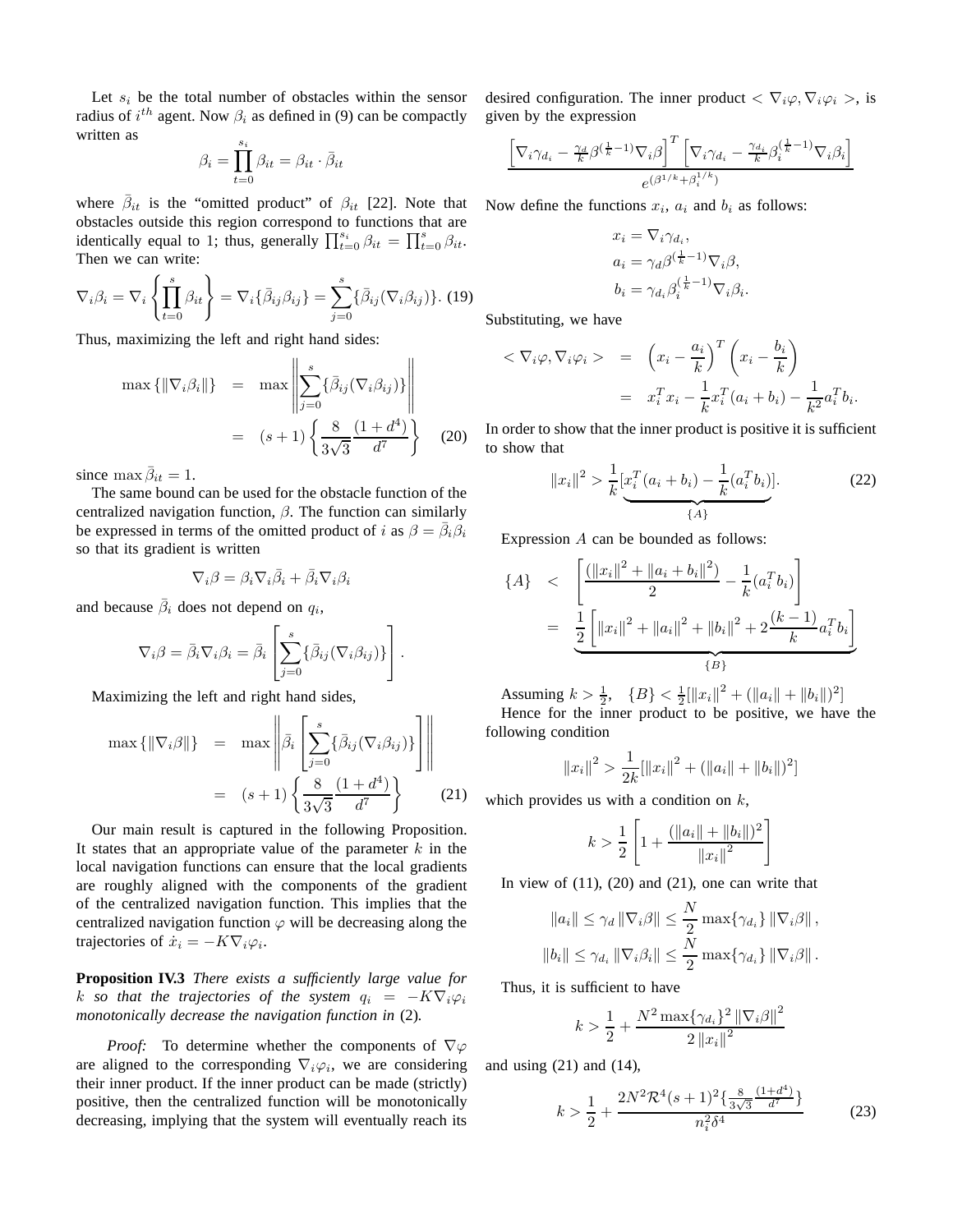If (23) holds then

$$
\dot{\varphi} = \sum_{i=1}^{N} (\nabla_i \varphi)^T \dot{q} = -K \sum_{i=1}^{N} \langle \frac{\partial \varphi}{\partial q_i}, \frac{\partial \varphi_i}{\partial q_i} \rangle < 0
$$

#### V. SIMULATION RESULTS

In this section, we present simulation studies in which a team of three agents form a triangle, and a team of four agents form a diamond amidst obstacles arranged in a Π formation. In all the simulation cases presented here the sensor radius of all the agents is  $d = 0.2$ . An obstacle is not visible to a particular agent if it is outside its sensor radius.

In Figures 3, 5 and 7, the solid (double) arrows connecting the agents' final positions indicate the formation graph edges. Dotted lines denote inter-agent distances which are not taken into account explicitly in the agents goal functions.

#### *A. Three agent formation*

In this case, we coordinate a team of three agents into forming an equilateral triangle, pointing "north". The agents start at initial configurations denoted by  $1', 2'$ , and  $3'$  and reach their final configuration denoted by 1, 2, and 3 in Figure 3. The corresponding inter-agent distance is plotted in Figure 4, in which we can verify the obstacle avoidance capabilities of the agents. Note that due to the finite sensing radius, agents come close before engaging into collision avoidance maneuvers.

In Figure 4, it can be seen that agent 2 comes close to agent 3, although still no collision occurs. We increase the collision avoidance properties of the fields by decreasing the value of the tuning parameter,  $k$  from 2 to 1.2, thus making the effect of proximity functions ( $\beta$  or b) stronger. In the simulation run depicted in Figure 5, we clearly see that under the influence of the new field, agent 2 performs a collision avoidance maneuver as soon as it starts coming close to agent 3. The corresponding inter-agent distance plot Figure 6 confirms this statement.

#### *B. Four agent formation*

In these simulation scenarios, the size of the group is increased to four. The objective here is to coordinate the team into forming a diamond, with agent 1 pointing "north." The agents start at initial configurations denoted by  $1', 2', 3'$ , and 4 ′ and reach their final configuration denoted by 1, 2, 3, and 4 in Figure 7. In this case the initial conditions are chosen so that the agents start the motion in the neighborhood of a Π formation of point-obstacles. The agent trajectories depicted in Figure 7 demonstrate the ability of the group to stabilize to the desired formation configuration while avoiding collisions with nearby obstacles. The corresponding inter-agent distances are plotted in Figure 8, verifying that although the paths of the agents cross during maneuvering, their distances remain always bounded away from zero.



Fig. 3. Inter-agent collision avoidance and convergence to desired formation with  $k = 2$ .



Fig. 4. Inter-agent distances with  $k = 2$ .

#### VI. CONCLUSION

A decentralized cooperative control scheme is presented that allows a team of mobile agents to asymptotically converge to a desired formation of particular shape and orientation from almost any initial conditions. Collision avoidance, both among agents and between agents and environment obstacles, is guaranteed. The formation can be reached at any position in the free workspace, because the technique does not "tie" the formation to a particular point in space. Agent controllers use state information from a limited set of specific neighboring agents and have access to environment data within a certain region around their location. Although the controllers are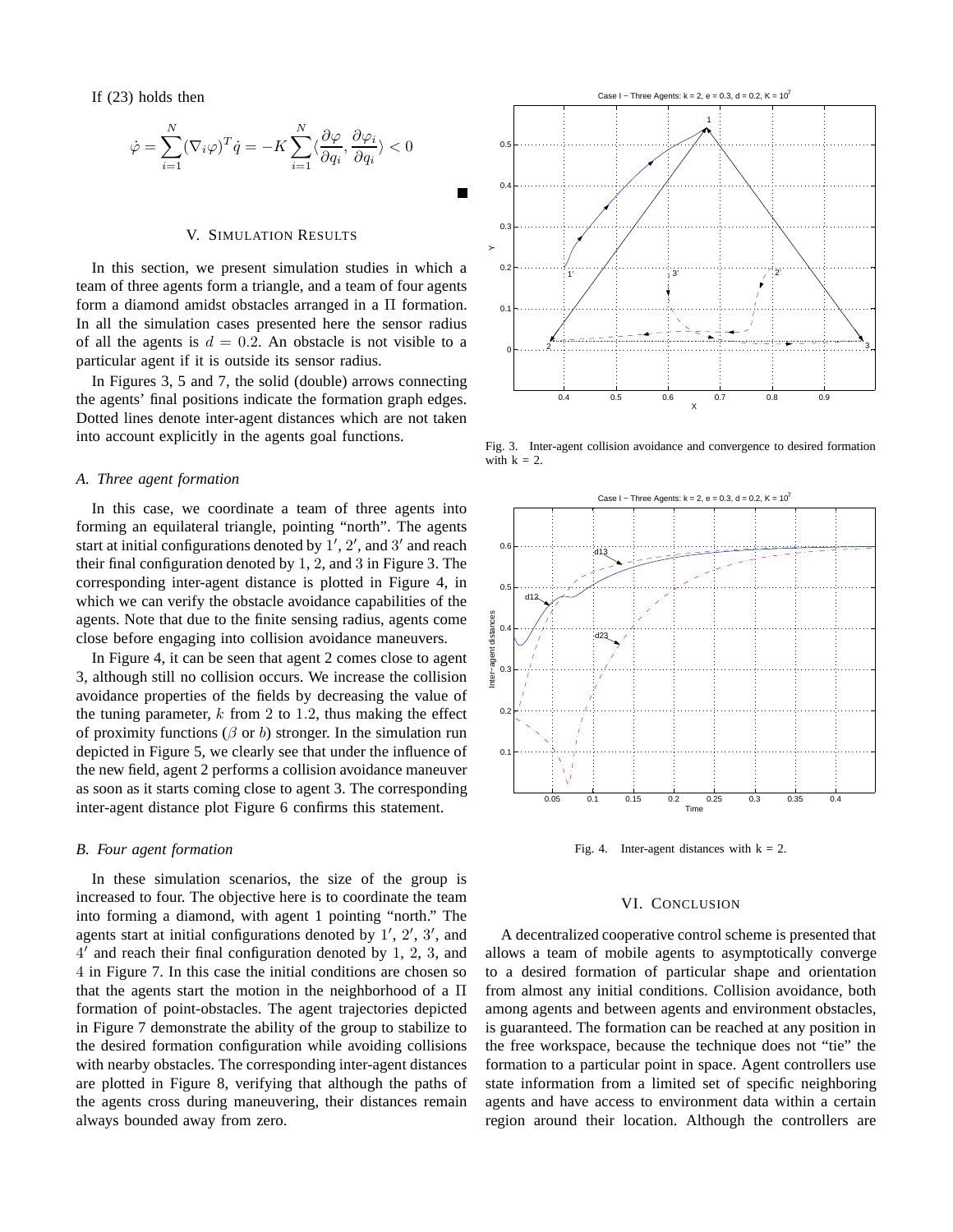

Fig. 5. Inter-agent Collision avoidance and convergence to desired formation with  $k = 1.2$ .



Fig. 6. Inter-agent distances with  $k = 1.2$ .

completely decentralized, global convergence is still achieved because we can theoretically adjust the local potential fields that generate the agents' control inputs to align with the gradient directions of a common Lyapunov function.

Future work includes investigation of the performance of the decentralized formation stabilization scheme in terms of network parameters, topology and information flow, and quantification of the performance deterioration compared to "ideal" centralized alternative control architectures. Another area in which we would like to focus our attention is in determining a generalized structure for the parameter  $c_{ij}$ , which is critical for determining the final shape of the formation.



Fig. 7. Collision avoidance during a 4-agent formation stabilization maneuver in an environment with stationary point-obstacles.



Fig. 8. Inter-agent distances during the diamond formation stabilization maneuver.

#### **REFERENCES**

- [1] E. Rimon and D. Koditschek, "Exact robot navigation using artificial potential functions," *IEEE Transactions on Robotics and Automation*, vol. 8, no. 5, pp. 501–518, October 1992.
- [2] J. Barraquand, B. Langlois, and J. C. Latombe, "Numerical potential field techniques for robot path planning," *IEEE Transactions on Systems, Man and Cybernetics*, vol. 22, no. 2, pp. 224–241, 1992.
- [3] R. W. Beard, J. Lawton, and F. Y. Hadaegh, "A coordination architecture for spacecraft formation control," *IEEE Transactions on Control Systems Technology*, vol. 9, no. 6, pp. 777–790, November 2001.
- [4] H. G. Tanner, S. G. Loizou, and K. J. Kyriakopoulos, "Nonholonomic navigation and control of multiple mobile manipulators," *IEEE Transactions on Robotics and Automation*, vol. 19, no. 1, pp. 53–64, February 2003.